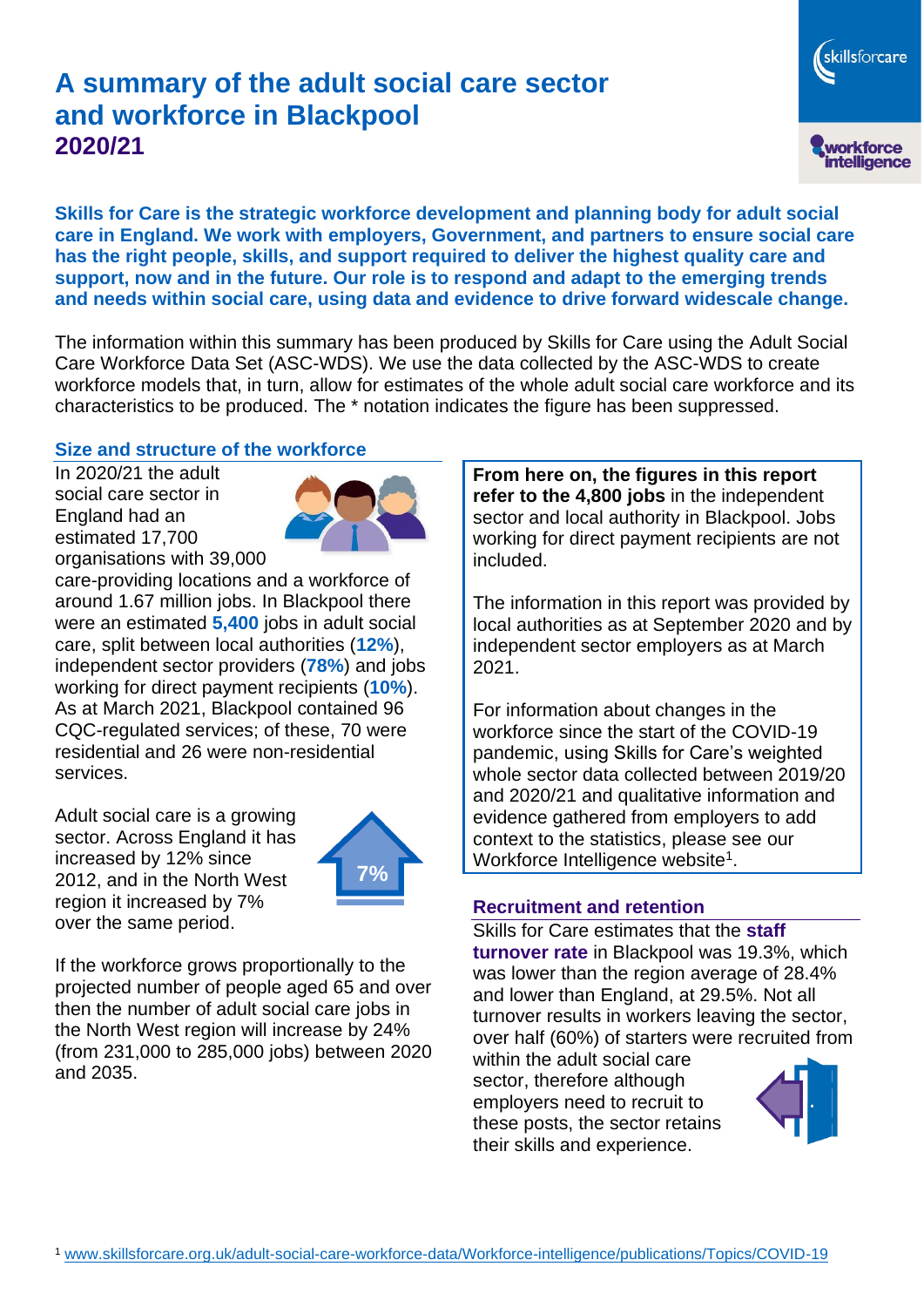Adult social care has an experienced 'core' of workers. Workers in Blackpool had on average **9.0 years of experience in the sector** and 81% of the workforce had been working in the sector for at least three years.

Using both workforce intelligence evidence and our links with employers and stakeholders across England, we know that recruitment and retention is one of the largest issues faced by employers. We have many resources and tools available to help, for example the 'Values-based recruitment and retention toolkit'<sup>2</sup> and 'Seeing potential: widen your talent pool'. <sup>3</sup> For more information please visit: [www.skillsforcare.org.uk/recruitment-retention](http://www.skillsforcare.org.uk/recruitment-retention)

#### **Employment information**

We estimate Blackpool had **4,800** adult social care jobs employed in the local authority and independent sectors. These included 400 managerial roles, 200 regulated professionals, 3,500 direct care (including 3,000 care workers), and 700 othernon-care proving roles.

The average number of **sickness days** taken in the last year in Blackpool was 12.3, (10.9 in North West and 9.5 across England). With an estimated directly employed workforce of 4,500, this would mean employers in Blackpool lost approximately **55,000 days to sickness in 2020/21**. In England levels of staff sickness have nearly doubled over the course of the pandemic between 2019/20 and 2020/21, in total around 6 million extra days were lost to sickness than in the year before.

Around one quarter (24%) of the workforce in Blackpool were on zero-hours contracts. Around two thirds (62%) of the workforce usually worked full-time hours and 38% were part-time.

### **Chart 1. Proportion of workers on zero hours contracts by area**

**England** North West **Blackpool** 



### **Workforce demographics**

The majority (78%) of the workforce in Blackpool were female, and the average age was 43.8 years old. Workers aged



24 and under made up 8% of the workforce and workers aged over 55 represented 26%. Given this age profile approximately 1,300 people will be reaching retirement age in the next 10 years.

Nationality varied by region, in England 83% of the workforce identified as British, while in the North West region this was 93%. An estimated 93% of the workforce in Blackpool identified as British, 4% identified as of an EU nationality and 3% a non-EU nationality, therefore there was a similar reliance on EU and non-EU workers.

### **Pay**



Table 1 shows the full-time equivalent annual or hourly pay rate of selected job roles in Blackpool (area), North West (region) and England. All figures

represent the independent sector as at March 2021, except social workers which represent the local authority sector as at September 2020. At the time of analysis, the National Living Wage was £8.72.

#### **Table 1. Average pay rate of selected job roles by area**

|                                 | <b>England</b> | Region  | Area    |
|---------------------------------|----------------|---------|---------|
| Full-time equivalent annual pay |                |         |         |
| Social Worker <sup>t</sup>      | £37,100        | £35,300 | £35,500 |
| Registered nurse                | £33,600        | £32,500 | £32,700 |
| Hourly pay                      |                |         |         |
| National Living<br>Wage         | £8.72          | £8.72   | £8.72   |
| Senior care worker              | £10.00         | £9.80   | £9.77   |
| Care worker                     | £9.29          | £9.08   | £8.93   |
| Support and<br>outreach         | £9.53          | £9.20   | £9.20   |

†Local authority social workers only.

Please note that pay varies by sector, with local authority pay generally being higher than independent sector pay.